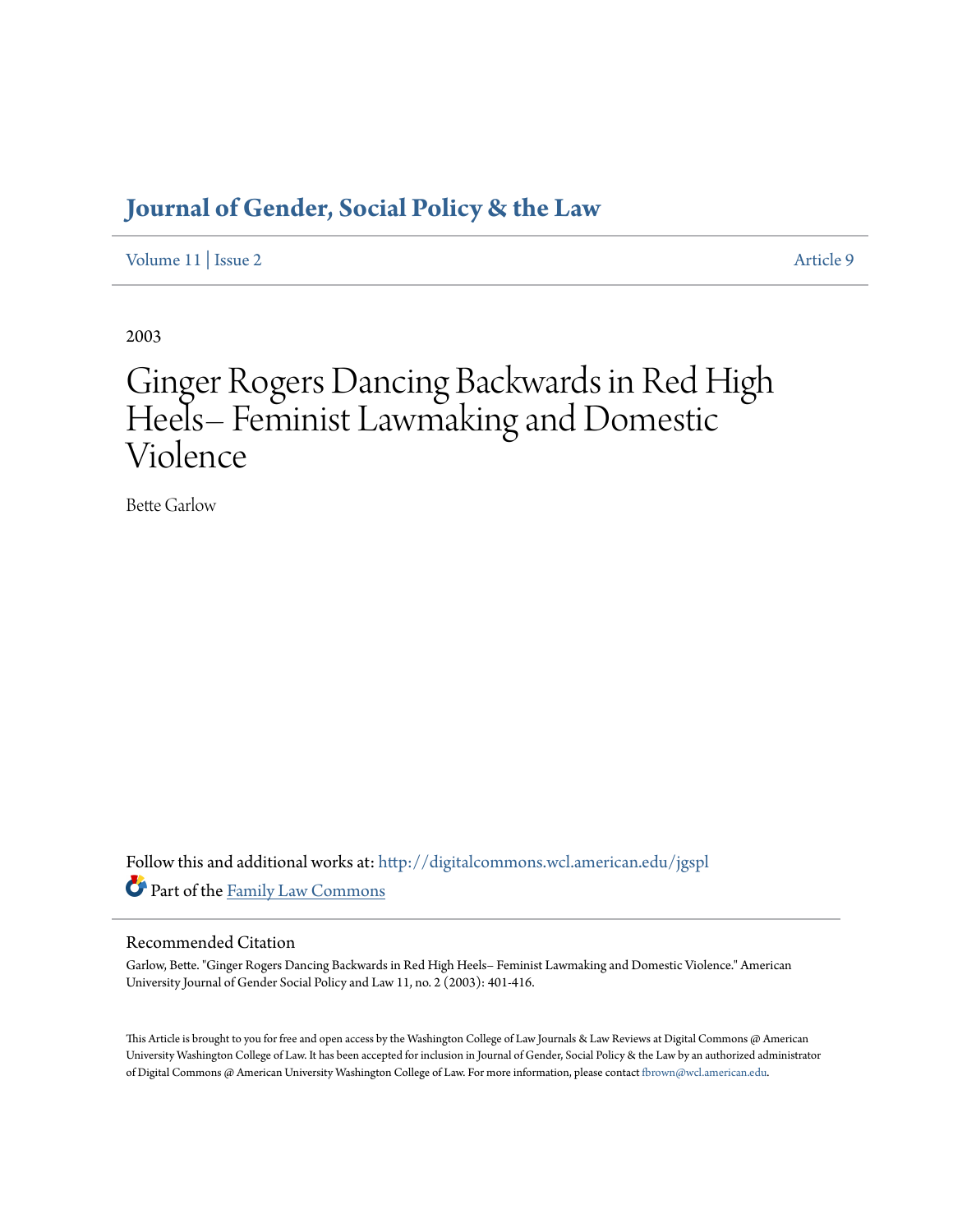## **GINGER ROGERS DANCING** BACKWARDS IN RED HIGH HEELS-FEMINIST LAWMAKING AND **DOMESTIC VIOLENCE**

### **BETTE GARLOW**\*

Some at the American Bar Association<sup>1</sup> ("ABA") would challenge that the activities of the Commission on Domestic Violence<sup>2</sup>

1. The American Bar Association ("ABA") is a professional association with a membership of over 410,000 lawyers and related professionals. I assumed the position of Director of the Commission on Domestic Violence in February 1999. As a feminist, I recognize that women occupy a position subordinate to that of men in our culture and that this subordination is manifested within our system of justice. I chose to help promote justice for domestic violence survivors from within the system and my impression was that I was hired by the ABA to do just that. Would the ABA collectively have characterized my job as promoting feminism within the association? I do not know, but I doubt it. My sense is that within the Association, the concept of feminism essentially continues to remain pretty tightly under wrap. Those of us who embrace feminism focus on advancing our goals regardless that they are activities of feminist underpinning. It still seems safer that way.

2. The Commission was convened in 1994 by its first woman president, Roberta Cooper Ramos, to contemplate the scope of domestic violence and offer solutions to the problem. See Steven Keeva, The Voice of American Lawyers' First Woman: President's Agenda Highlights Civic Education, 81 A.B.A. J. 104, 104 (1995) (noting that the ABA president's goal included the objective of bringing together a cross-section of<br>communities to address domestic violence issues). Since its inception, the Commission has functioned as a nationally recognized entity that provides training and educational materials to lawyers and other professionals who serve domestic violence victims. The seventeen members of the Commission are appointed each year by the incoming ABA President. The membership is multidisciplinary and consists of a community cross-section of professionals that includes lawyers, professors, psychologists, law enforcement officers, judges, medical providers and others. One of the dominant threads consistently developing in the domestic violence movement in the United States is the notion that solutions to domestic violence are most effectively conceived of and implemented from a collective multisystem approach; the Commission's make-up reflects this. This community approach manifests the threads of feminist theory-effective solutions must be contextual. This idea corresponds with Professor Schneider's articulation that when we contemplate the experiences of women who have been battered, we must consider

<sup>\*</sup> Many thanks to my colleagues, Donna Mathews and Zehra Jaffrey, for their worthy assistance and support of this article and to all of the Commission members serving between 1999 and 2003 who represent the collective heart, soul, and mind of the Commission's work during this time frame.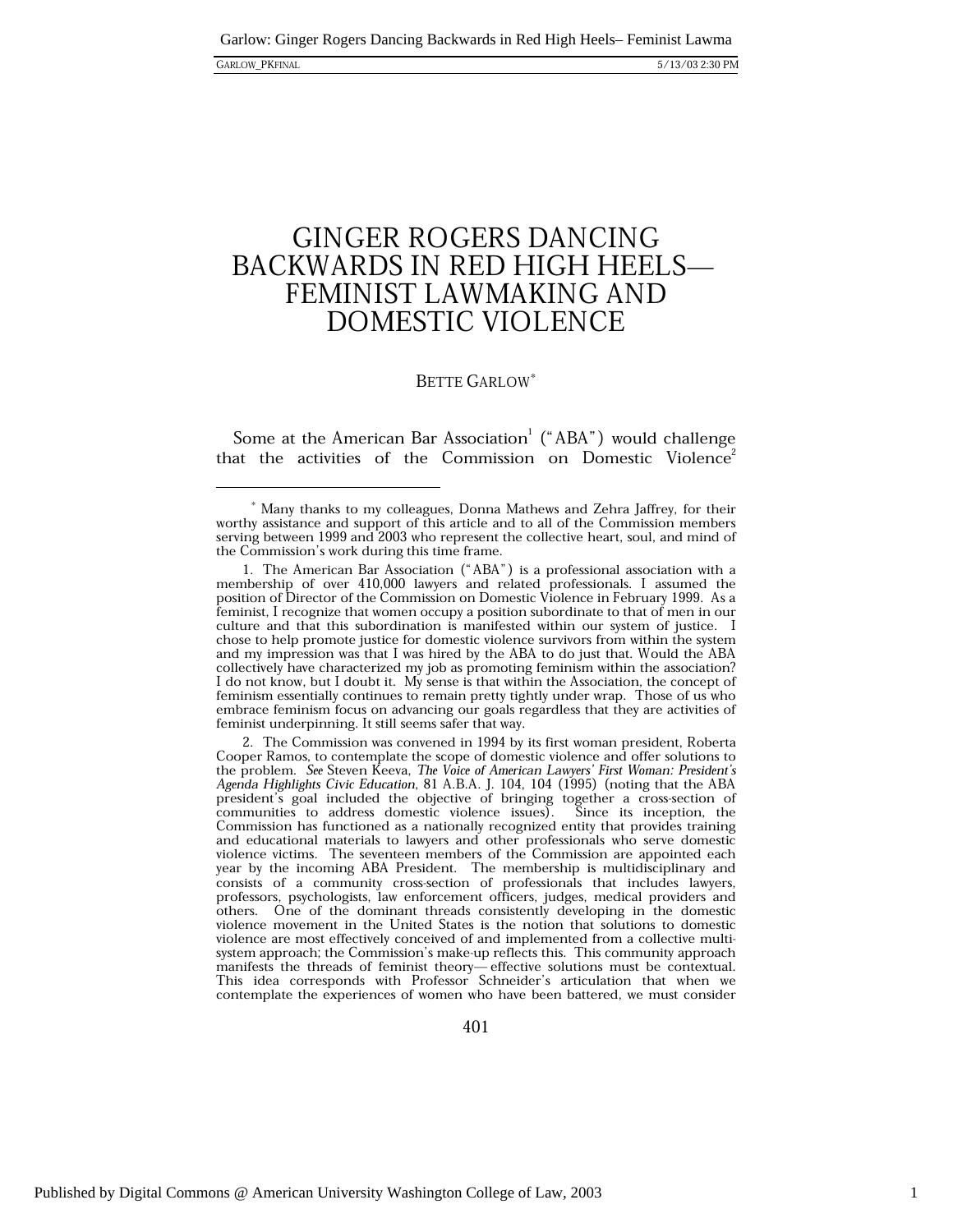("Commission") can be described as *feminist lawmaking*. They would say that our agenda is not feminist, it is simply activity directed at furthering "access to justice for victims of domestic violence and their children."<sup>3</sup> Then again, based on some of the letters and email correspondence the Commission has received from men's rights activists throughout the country, according to them, our activities fall into the realm of furthering "feminist, male-bashing social agendas aimed at doing men in."<sup>4</sup> Others would readily acknowledge that the culture in which we all live positions women subordinate to men, generally and specifically, within the very system on which we rely to ensure justice: the legal system. $5$  These folks readily go about trying to rectify injustices without ever giving a thought to whether their involvement can be characterized as feminist lawmaking, in effect dodging the discussion of feminism altogether. Yet the acknowledgement that there is systemic and collective subordination based on gender that manifests as domestic violence is fundamental to the reason for the Commission's very existence. The Commission's mission and activity fit perfectly within the theoretical and remedial approaches Professor Schneider so eloquently articulates in her

both the particularity and generality inherent within such experiences. **See** ELIZABETH M. SCHNEIDER, BATTERED WOMEN & FEMINIST LAWMAKING 59-73 (2000) (defining domestic violence both generally and particularly, by linking violence against women to subordination of women in society at large and specifically detailing the individual complexity of women's experiences).

<sup>3.</sup> The Commission's mission statement was developed in March 2000, under the guidance of our wonderful leader who was chair at that time, Judy Perry Martinez (Ms. Martinez is only one of a long line of committed Commission leaders. Others include Laura Stein, Michael Bedke, Marna Tucker, Chris Griffin and Lynn Gold-Biken). See ABA COMM'N ON DOMESTIC VIOLENCE, HISTORY AND MISSION STATEMENT (last updated Feb. 10, 2003) [hereinafter ABACDV] (providing a brief history and mission statement of the Commission), available at http://www.abanet.org/ domviol/home.html.

<sup>4.</sup> Anonymous emails to Commission (2000, 2001, 2002, and 2003) (on file with author).

<sup>5.</sup> The legal system really comprises multiple systems, more or less intended to work independently and together to effect justice in cases where legal or equitable injustices have occurred. This is never more apparent than in circumstances in injustices have occurred. which women have been battered. Civil and criminal remedies, which are so considerably interrelated, regularly occur within the scope of completely separate proceedings in which the systems' actors often fail to connect. For example, prosecutors perceive their work as only involving the criminal case in which a woman who has been battered is a potential state's witness. Civil attorneys may operate only within the realm of the civil system and fail to talk with the prosecutor about the criminal case. Among other ramifications, this can result in separate and conflicting protective orders that may cause confusion for enforcement agents. A perfect example of feminist lawmaking is getting prosecutors (or defense attorneys) and civil attorneys who are representing a woman who has been battered, to work together and coordinate their cases. Otherwise, their activity, rising out of separate systems, remains a manifestation of the entrenchment of the victim-agent dichotomy within the justice system.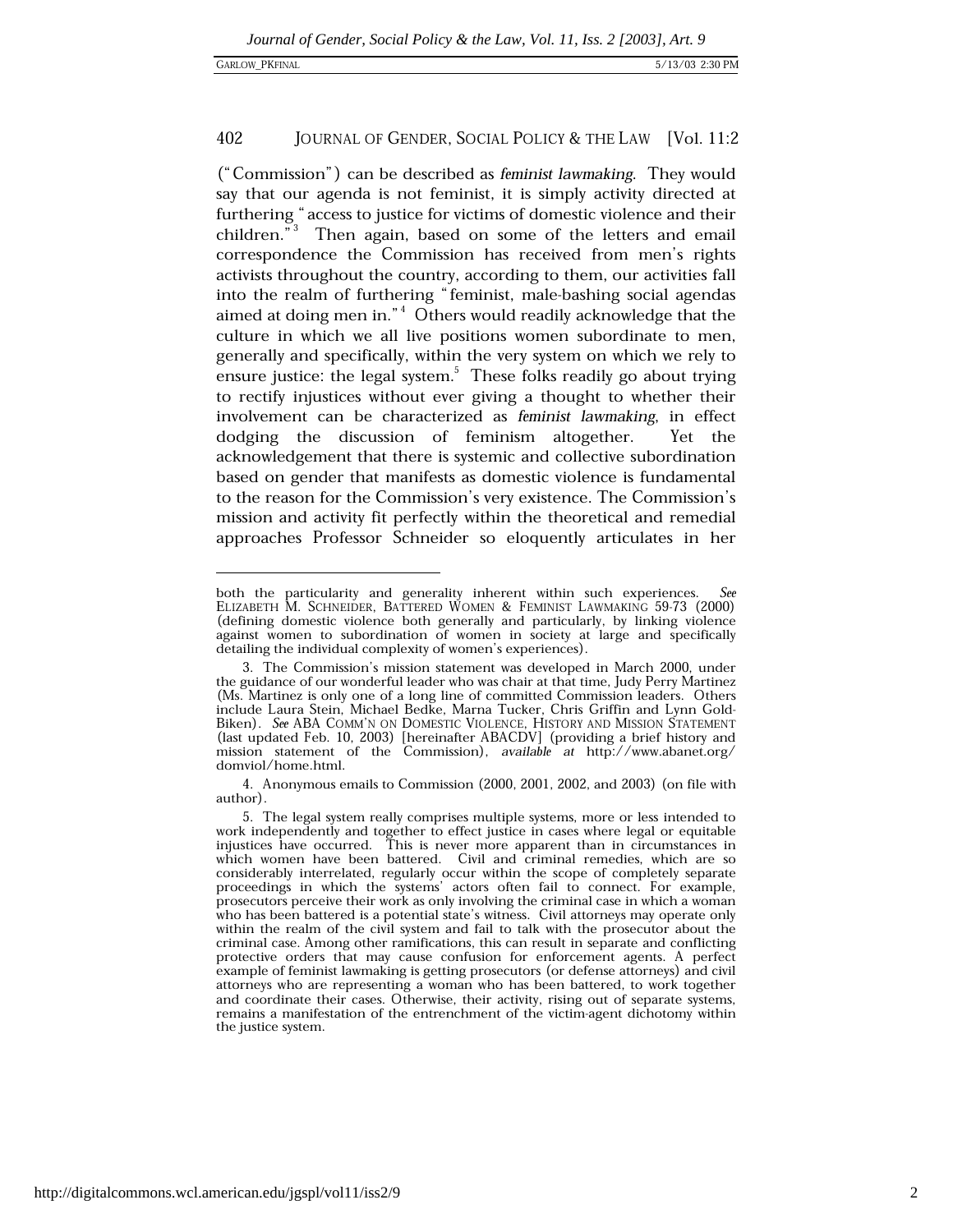5/13/03 2:30 PM

### **GARLOW PKFINAL**

#### 2003] GINGER ROGERS DANCING BACKWARD IN RED HIGH HEELS 403

### book, Battered Women and Feminist Lawmaking.<sup>6</sup>

The Commission has undertaken activities within all three essential avenues identified in Part IV of Professor Schneider's book, Aspirations, Limits and Possibilities.<sup>7</sup> These avenues include concepts such as "Engaging With the State," "Lawmaking as Education," and "Education as Lawmaking."<sup>8</sup> All of the Commission's activities within these realms are interrelated and connected to the mission of "mobilizing the legal profession to provide access to safety and justice for victims of domestic violence."<sup>9</sup> None of the avenues are singular, but rather activity within any one category calls for activity within them all. For example, our activity of engaging the state is done through conduct that can be characterized as lawmaking. It is all interrelated.

For participating in the activity of the Commission, members, liaisons, and staff have been truly gifted with the expertise and enthusiasm of one another, shared experiences, and the reward of participating in effective efforts. As Commission members, liaisons, and staff travel down these avenues and others, we collectively and individually participate in developing new in-roads for creating the means for access to safety and justice for domestic violence victims, just as our mission statement declares. This too is interrelated. What follows are some highlights.

#### I. ENGAGING WITH THE STATE-COMMISSION ON DOMESTIC **VIOLENCE SUPPORTED ABA POLICY**

Consistently since its inception in 1994, the Commission has promoted ABA-approved policy statements that address domestic violence issues.<sup>10</sup> Though these policies do not carry the weight of law, they represent strong and deliberate statements from the predominant legal professional association in the world. Such policies have the effect of influencing legislative activity and service development. They may also be persuasive on a case-by-case basis.

For example, in 1995, the ABA House of Delegates adopted a policy recommendation to promote legislative funding initiatives that would support the development of community-coordinated responses

<sup>6.</sup> SCHNEIDER, supra note 2.

<sup>7.</sup> See SCHNEIDER, supra note 2, at 179-232.

<sup>8.</sup> See id. at 179-227.

<sup>9.</sup> See ABACDV, supra note 3.

<sup>10.</sup> See id. (setting forth the ABA's official policies regarding the treatment of domestic violence in the legal field).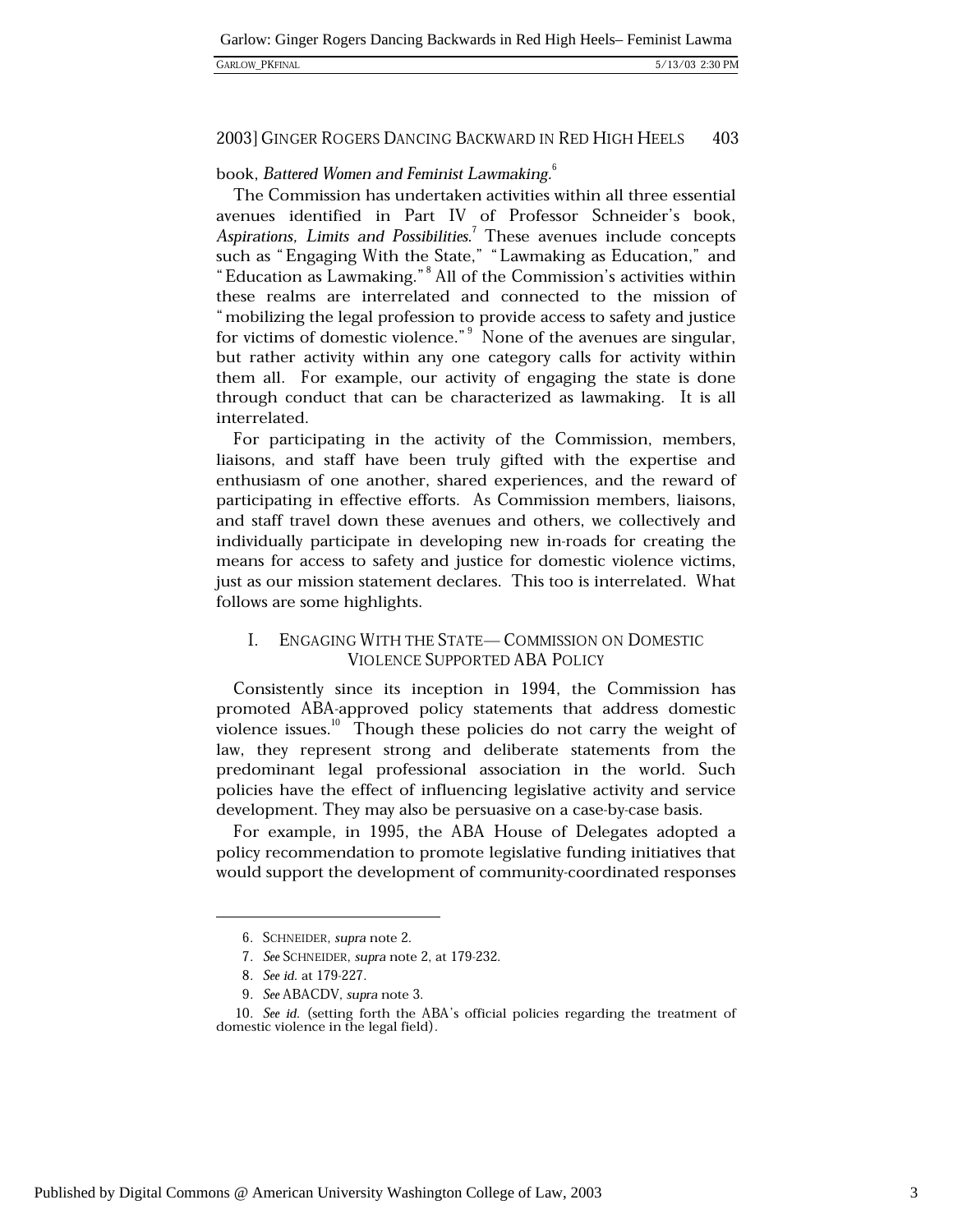to domestic violence.<sup>11</sup> Early on, the advocacy community recognized that effective solutions required the participation and coordination of numerous community systems in an attempt to effectively keep battered women safe, restore their autonomy, and hold batterers accountable.<sup>12</sup> Because of the practice and recognition of that policy, the ABA and the Commission supported the enactment of federal laws that provided for funding domestic violence programs. In 2000, the ABA weighed in once again in support of the re-authorization of the Violence Against Women Act ("VAWA").<sup>13</sup> These efforts to engage with state and federal government all supported the state prioritizing of domestic violence as a social ill and funding programs to address it. VAWA promoted the criminalization of the act as well as support for the advocacy community. Its implementation required law enforcement agencies to work with domestic violence service providers from the advocacy community to effect both the prosecution of the crime and support for the victims. This provided the initial framework for what came to be known as communitycoordinated responses.<sup>14</sup>

<sup>11.</sup> Professor Schneider points out that many consider the coordinated community response an ideal model for the development of domestic violence services. See SCHNEIDER, supra note 2, at 179-227. She also notes that early community-coordinated responses were intended to mesh appropriate criminal sanctions with support for battered women. See id. I agree that the community responses usually fell far short of the ideal. For example, civil attorneys were rarely initially brought to the table as the councils were developed. Yet these services have proved to be the most critical to battered women in the long term. Although the idea of community-coordinated responses was thus theoretically a good model, identifying the critical community actors and engaging them was a difficult process. The early councils reflected the developing awareness of the depth of the problem. For instance, it took substantial convincing for advocates to persuade both legislatures and law enforcement that domestic violence should be treated as criminal behavior. In fact, advocates had to engage with the state considerably to enact protection order and warrantless arrest laws.

<sup>12.</sup> Feminists knew that effective solutions required that domestic violence be placed in a broader social context. Consequently, the early community-coordinated councils or domestic violence task forces included criminal justice actors, domestic violence advocates, social services actors and medical providers. This was early activity that prohibited any one service provider from limiting the services they delivered to battered women.

<sup>13.</sup> Violence Against Women Act of 2000 ("VAWA"), Pub. L. No. 106-386, 114 Stat. 1464, 1491 (codified as amended in scattered sections of 8, 18, 20, 28, and 42 U.S.C.); see also Rhonda McMillan, Stranger Voice for Victims: Reauthorized Violence Against Women Act Expands Scope of Programs, 86 A.B.A. J. 98, 98 (2000) (discussing the ABA and the Commission's support for the reauthorization of VAWA).

<sup>14.</sup> Professor Schneider points out that the criminalization model is currently being challenged. See SCHNEIDER, supra note 2, at 184-88. In my view, absolute criminalization, including mandatory arrest and prosecution laws and policies, should be challenged, and discretion to prosecute should remain with the prosecutor. In a perfect world, all law enforcement agents and prosecutors would operate with extensive understanding and awareness of the complexities that domestic violence presents both to the individual and to society as a whole. The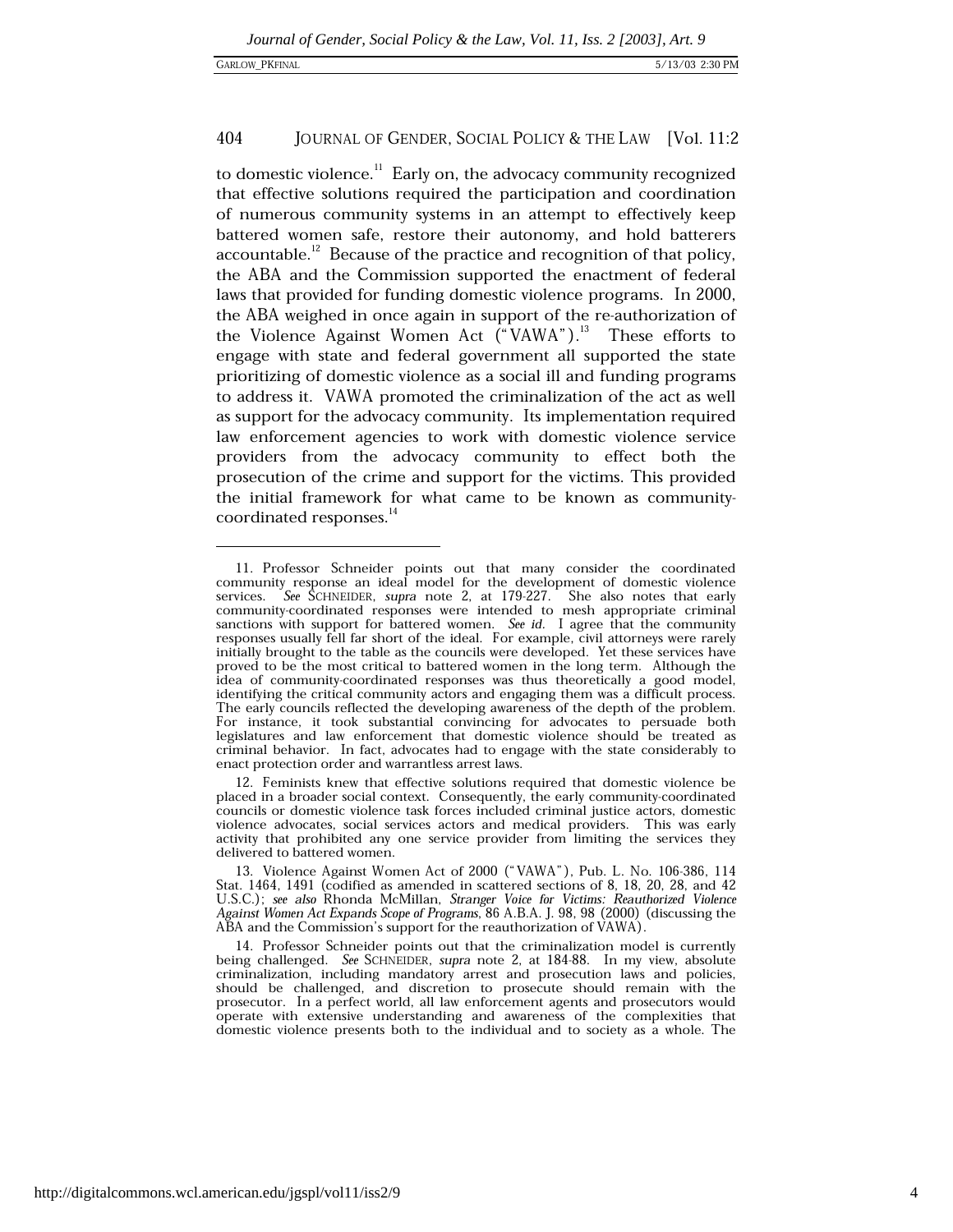Another of the ABA's prioritized legislative initiatives is working to restore adequate funding for civil legal services to low income individuals and domestic violence victims. The ABA has been steadfast in this commitment since Legal Services Corporation funding was reduced in 1996.<sup>15</sup> Recent studies indicate that legal assistance is the primary service having a long-term impact on the lives of women who have been battered.

More recently, the ABA adopted a policy, developed by the Commission, recommending that victims of domestic violence be accorded an opt-out prerogative from court ordered mediation. This policy may influence state legislatures enacting legislation, court administrators establishing mediation program protocols, and judges, on a case-by-case basis, about the appropriateness of requiring someone who has been abused to mediate legal issues with an opposing party who has abused them. The policy recommends that the abused person, fully informed of the process and potential consequences, should be the ultimate decisionmaker as to whether to use the alternative dispute process of mediation. In the report supporting the policy recommendation, the Commission further noted that mediators attempting to mediate such cases should be competently trained about domestic violence."

The Commission also developed a policy recommendation, adopted by the ABA, that encourages legislatures to enact laws requiring courts to consider the safety risks to victims of domestic violence and their children when drafting orders containing visitation and visitation exchange.<sup>18</sup> This policy asks courts to inquire into whether violence is a factor in a custody case and to provide and make use of locations where visitation can safely occur.<sup>19</sup> The policy

18. See id.

dollars provided by VAWA have gone far to educate law enforcement and prosecutors about the issue. See McMillan, supra note 13. Mandatory arrest was likely a response that promoted the awareness of seriousness of the violent occurrences and a legislative response designed to overcome a history of minimizing the occurrences. See id. More awareness about domestic violence exists today than before VAWA. See id. Nonetheless, more education is called for. See id.

<sup>15.</sup> See Robert A. Stein, Funding the Future, 86 A.B.A. J. 100, 100 (2000) (explaining that the ABA's commitment to public service includes the use of the Commission to arouse national awareness regarding the issues of domestic violence).

<sup>16.</sup> See Amy Farmer & Jill Tiefenthaler, Explaining the Recent Decline in Domestic Violence (last visited Jan. 27, 2003), available at http://www.dvi.neu.edu/wn/dv\_ decline.htm.

<sup>17.</sup> See ABACDV, Policy 00A109B (last updated Feb. 12, 2003) (providing the report and policy on mediation and specifically including an opt-out provision for domestic violence victims), available at http://www.abanet.org/domviol/med\_ recommend.html.

<sup>19.</sup> See id. (relaying that unsupervised visitation poses a risk of continuing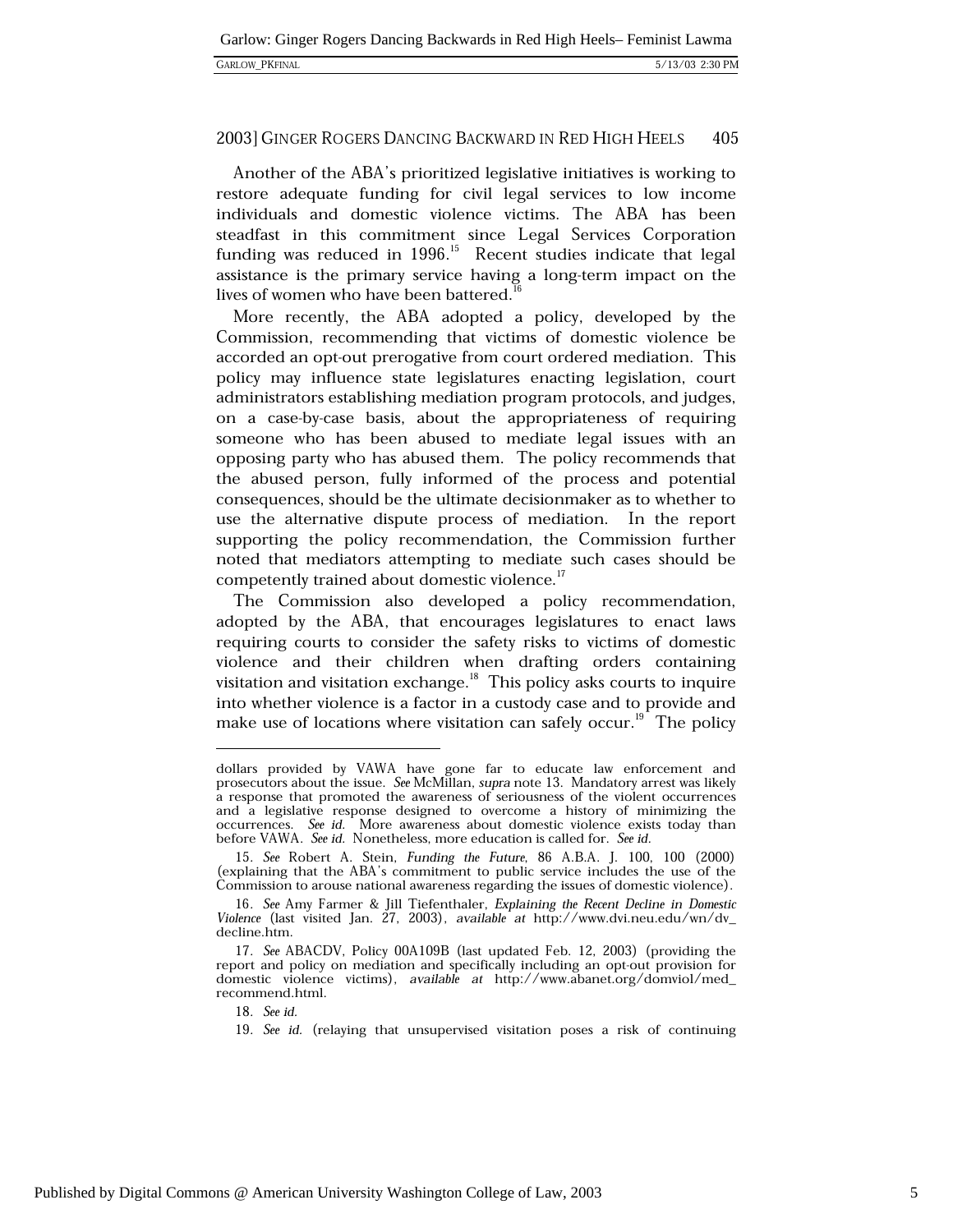also asks lawyers to advocate for safe visitation and visitation exchanges. The accompanying report further calls for attorneys, regardless of which party they represent, to advocate for safe visitation and visitation exchanges.

The Commission actively participated with the National Conference of Commissioners on Uniform State Laws ("NCCUSL") during its drafting of the Uniform Interstate Enforcement of Domestic Violence Protection Orders Act ("UIEDVPOA").<sup>20</sup> The completed Act includes amendments that provide for interjurisdictional enforcement of stalking and domestic violence protection orders.<sup>21</sup> It is currently being addressed and incorporated within state legislatures throughout the country. The Act also provides that law enforcement shall enforce all the provisions within a protection order, including child custody and visitation provisions.<sup>22</sup> This is one example of how domestic violence activists have influenced the awareness of a traditional policymaking body that is influential in drafting laws adopted at the state level.

In 1997, just three years before NCCUSL adopted the UIEDVPOA, significant improvements to custody jurisdiction and enforcement laws were effected with the drafting and adoption of the Uniform Child Custody Jurisdiction and Enforcement Act ("UCCJEA").<sup>23</sup> This Act really represented a revision of the preceding Uniform Child Custody Jurisdiction Act ("UCCJA"),<sup>24</sup> which did not comport with a subsequently enacted federal law.<sup>25</sup> When UCCJEA was drafted, the Conference did not foresee that law enforcement officers would enforce custody orders but rather they envisioned that custody conflicts would be best addressed through the court forum. However,

violence).

<sup>20.</sup> See NAT'L CONF. OF COMM'R ON UNIFORM STATE LAWS, UNIFORM INTERSTATE ENFORCEMENT OF DOMESTIC VIOLENCE PROTECTIONS ORDER ACT ("UIEDVPOA") (last  $2002$ ), at http://www.law.upenn.edu/bll/ulc/uiedvoa/ heziver available 2002final.htm.

<sup>21.</sup> See NAT'L CONF. OF COMM'R ON UNIFORM STATE LAWS, AMENDMENTS TO UIEDVPOA (last visited Feb. 15, 2003), available at http://www.law.upenn.edu/ bll/ulc/uiedvoa/2002act.htm.

<sup>22.</sup> See UIEDVPOA, supra note 20 (excluding enforcement of child support provisions because the Uniform Interstate Enforcement of Family Support Act already provided an adequate mechanism and had been adopted in all fifty states).

<sup>23.</sup> See NAT'L CONF. OF COMM'R ON UNIFORM STATE LAWS, UNIFORM CHILD-CUSTODY JURISDICTION AND ENFORCEMENT ACT ("UCCJEA") (draft for approval 1997) (last visited Feb. 15, 2003), available at http://www.law.upenn.edu/bll/ulc/ uccjea/chldcus2.htm.

<sup>24.</sup> See NAT'L CONF. OF COMM'R ON UNIFORM LAWS, UNIFORM CHILD CUSTODY JURISDICTION ACT ("UCCJA") (last visited Feb. 15, 2003), available at<br>http://www.law.upenn.edu/bll/ulc/fnact99/1920\_69/uccja68.htm.

<sup>25.</sup> See Parental Kidnapping Prevention Act, 28 U.S.C. § 1738 (2000).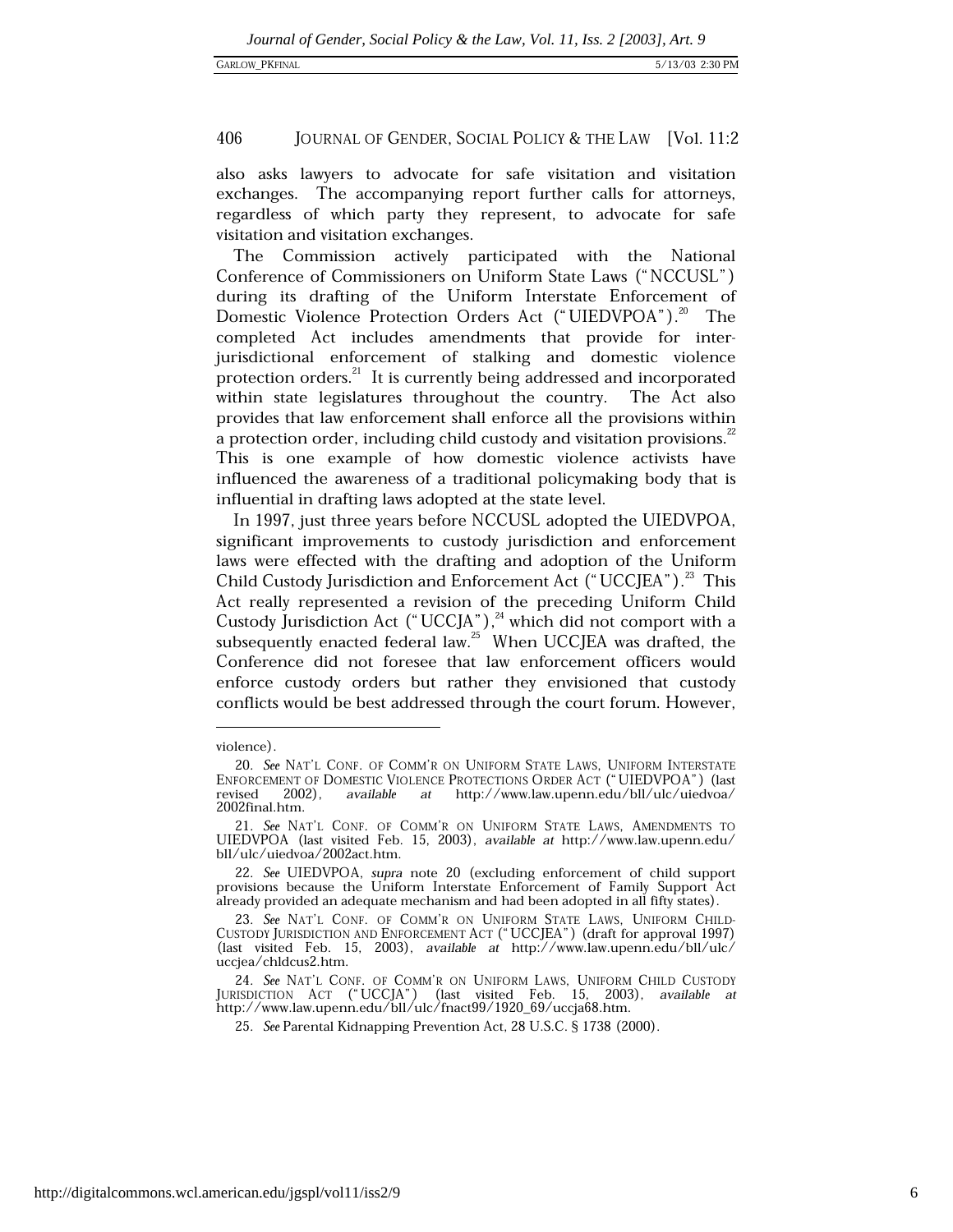#### 2003] GINGER ROGERS DANCING BACKWARD IN RED HIGH HEELS 407

in 2000, just a few years later and while grappling with the complexities and realities inherent within protection orders, NCCUSL realized the significance of immediate law enforcement response to violations of custody provisions in protection orders and provided for such measures accordingly. The advocacy community, including the Commission itself, was instrumental in this shift.

Essentially, this engagement with the state has required utilizing both education as lawmaking and lawmaking as education. It is doubtful that any law about domestic violence has been enacted without educating lawmakers. Advocates have been instrumental in this educational process. Much of what I brought to the NCCUSL table was a "from-the-trenches" working perspective of advocating for battered women in their efforts to have law enforcement enforce their protection orders. My ability to share this information with the judges, lawyers, and constitutional law professors of NCCUSL served the process well.

All of these examples of the Commission's work to build in-roads for battered women by engaging the state in the process can also be colored as utilizing education as lawmaking and lawmaking as education. The awareness that has resulted from public education campaigns about the impact of domestic violence on children has helped educate judges issuing orders as well as policy makers drafting laws. It has further helped educate the ABA delegates as they contemplate whether the ABA should adopt a statement on the issue. Educating the state, $^{26}$  including actors for the state, such as judges, policymakers, prosecutors, law enforcement officers, and child protective services officials, is essential to engaging and transforming the state.

### II. LAWMAKING AS EDUCATION

Sometime during 1986-1987, before becoming an attorney, I advocated for an immigrant woman, "Else," during the early course of my career as a domestic violence advocate. Else needed a protection order because her husband battered her. He also threatened that if she notified police, he would divorce her and obtain custody of their daughter. He told Else that she would be deported and never see her daughter again. The most recent battering had included him slapping her and pulling her hair. I assisted Else with obtaining the correct forms to petition for an order

<sup>26. &</sup>quot;The state" includes judges, policymakers, prosecutors, law enforcement officers, child protective services and so forth.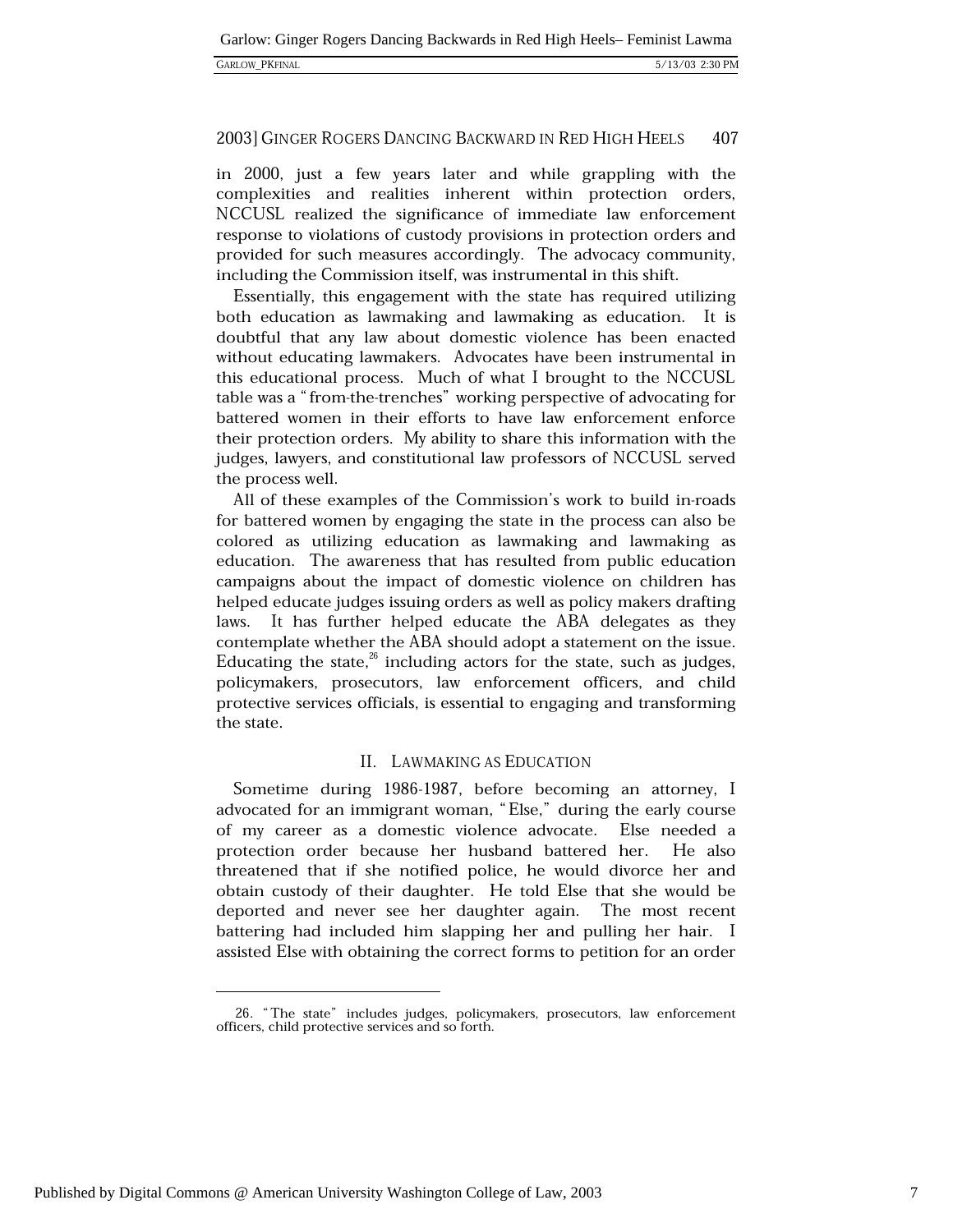#### 408 JOURNAL OF GENDER, SOCIAL POLICY & THE LAW [Vol. 11:2

of protection and explained the filing and service process. I watched as she wrote the facts down in the petition. She included a description of the physical assault in her petition; however, she did not understand that her husband's refusal to allow her to have a job or access to money, drive a car, or leave the house without his permission, were all components of the pattern of abuse.

The court reviewed Else's petition and signed an ex parte order of protection ordering the husband to stay away from her and providing that she have temporary custody of their daughter. Predictably, her husband retained an attorney to represent him in the matter and also to file for divorce on his behalf. In those days, pro bono programs that helped battered women obtain civil legal counsel did not exist in our community. If pro bono counsel was obtained, it was usually offered in response to the strength of the advocacy community's ability to persuade an attorney to take a case. I was able to find an attorney to help "level the playing field."

As her advocate, I was able to accompany Else to the hearing for the ninety-day protection order. In typical attorney style of the time, the two attorneys met in conference to work out a reasonable settlement to this problem. I was present during their negotiations because I was more familiar with Else's case than her attorney, who had just become involved that morning. I was appalled by the negotiation. The husband's attorney asked to have the protection order dropped, describing the incident as a ruse created by Else to get an upper hand in the divorce proceedings. The husband's attorney insisted that what had happened between them was not domestic violence— he asserted that it was just a fight during which the husband had merely slapped her. Else's attorney agreed that the violence was not serious and that they should probably try to work things out. He counseled Else that filing the protection order might look bad for her in the divorce case and that the action could be construed in such a way as to make Else appear antagonistic and trying to ruin her husband's reputation. Else's attorney convinced her it was in her best interest to agree to a stipulated agreement providing that she would stay in the house but would share custody of Though Else had been prevented from working, the daughter. minimal child support was ordered because the parties shared custody.

Herein lies the message about lawmaking as education. The education required to serve justice in this example is apparent. Else did not know her rights and did not understand that the domestic violence she experienced entailed far more than the slapping and hair pulling. This is true of many women who have been battered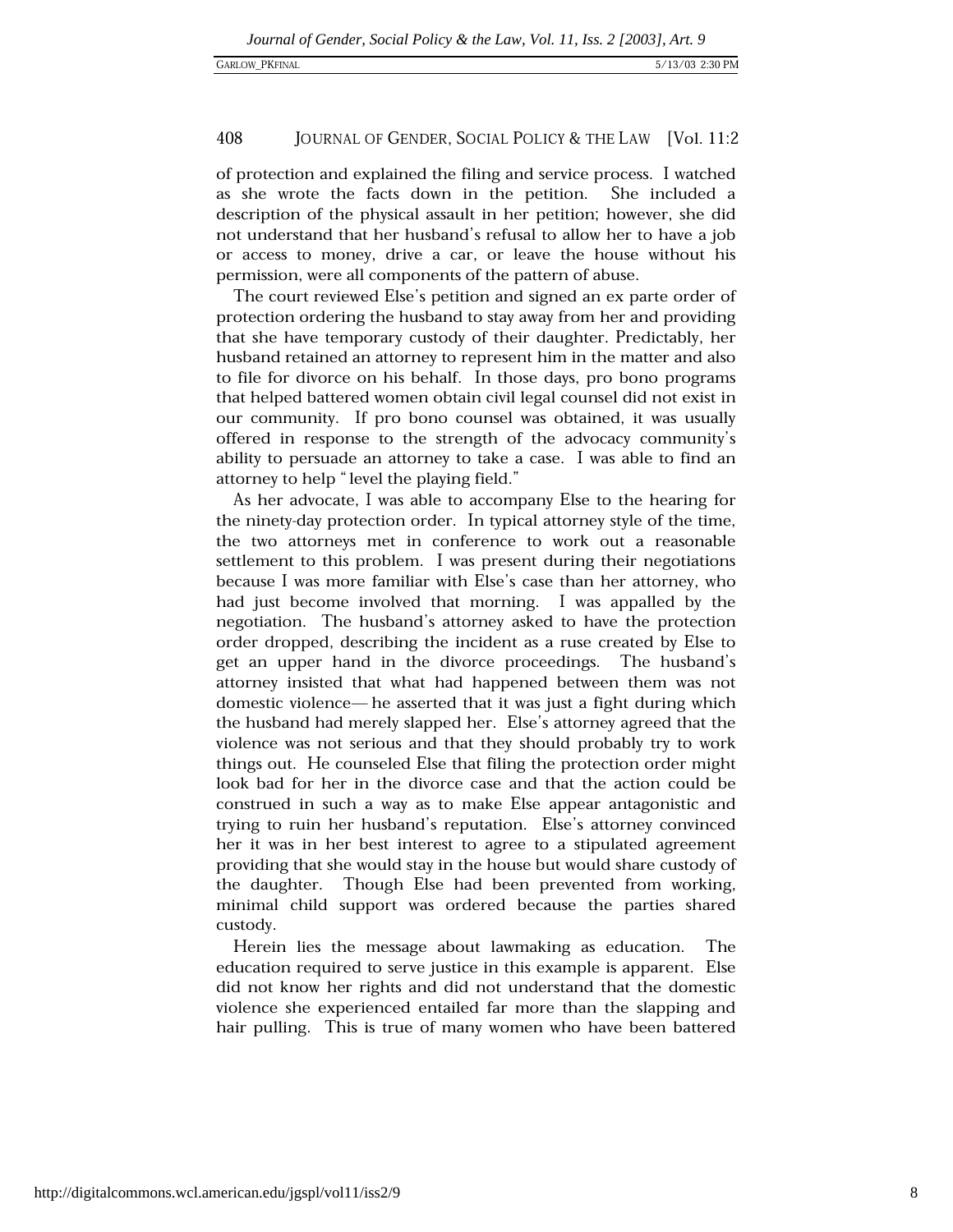| <b>GARLOW PKFINAL</b> |  |
|-----------------------|--|
|                       |  |

and to whom I have provided services. One of the very best educational tools developed so far in this field is the Duluth Power and Control Wheel,<sup>27</sup> which has helped thousands of women identify their circumstances as abusive. I recommend that all lawyers refer to this instrument during discussion with prospective clients, to assist in screening for domestic violence. It has helped me explain domestic violence to untold numbers of law enforcement officers, attorneys, judges, educators, religious leaders, and business owners.

Else was not the only person in the example who needed education about domestic violence. Both attorneys genuinely thought they were harmlessly advocating for their clients and serving their clients' best interests. I think they both genuinely believed what they said: "a slap is not domestic violence." The resulting custody arrangement reveals that the judge also lacked adequate education about domestic violence experiences. Because the judge believed that the difficulties were between Else and her husband and were independent of their daughter, joint custody was arranged without even a cursory inquiry into the safety of custody or exchange of custody.

During the 1980s and most of the 1990s, while advocates and policymakers worked hard to develop a criminal justice response to domestic violence, similar development within the civil justice system was neglected. Resources and energy were directed to training law enforcement, prosecutors, and other criminal justice actors, while funding for legal services was severely cut. As a result, there was a marked difference between training efforts and education about domestic violence to attorneys practicing in the civil arena and the enthusiasm and resources directed to the criminal justice system.

### A. The National Domestic Violence Civil Law Institutes

In May 2000, the Commission partnered with the ABA Young Lawyers Division ("YLD") to create and host the first National Domestic Violence Civil Law Institute.<sup>28</sup> The project was funded by the Violence Against Women Office of the U.S. Department of Justice to provide technical assistance training for attorneys representing victims of domestic violence in civil law matters. Fortunately, the

<sup>27.</sup> See MINN. PROGRAM DEV., DOMESTIC ABUSE INTERVENTION PROJECT (last visited Mar. 29, 2003) (describing its role as developer of the Power and Control Wheel), available at http://www.duluth\_model.org/.

<sup>28.</sup> See John Austin, Young Lawyers Step up to Aid Domestic Violence Victims, AFFILIATE, Mar./Apr. 2000 (citing reasons for the collaboration as including the objectives of enhancing legal representation, promoting pro bono participation, and cultivating community collaboration), available at http://www.abanet.org/yld/affiliate/apr. 2000/stepup.html.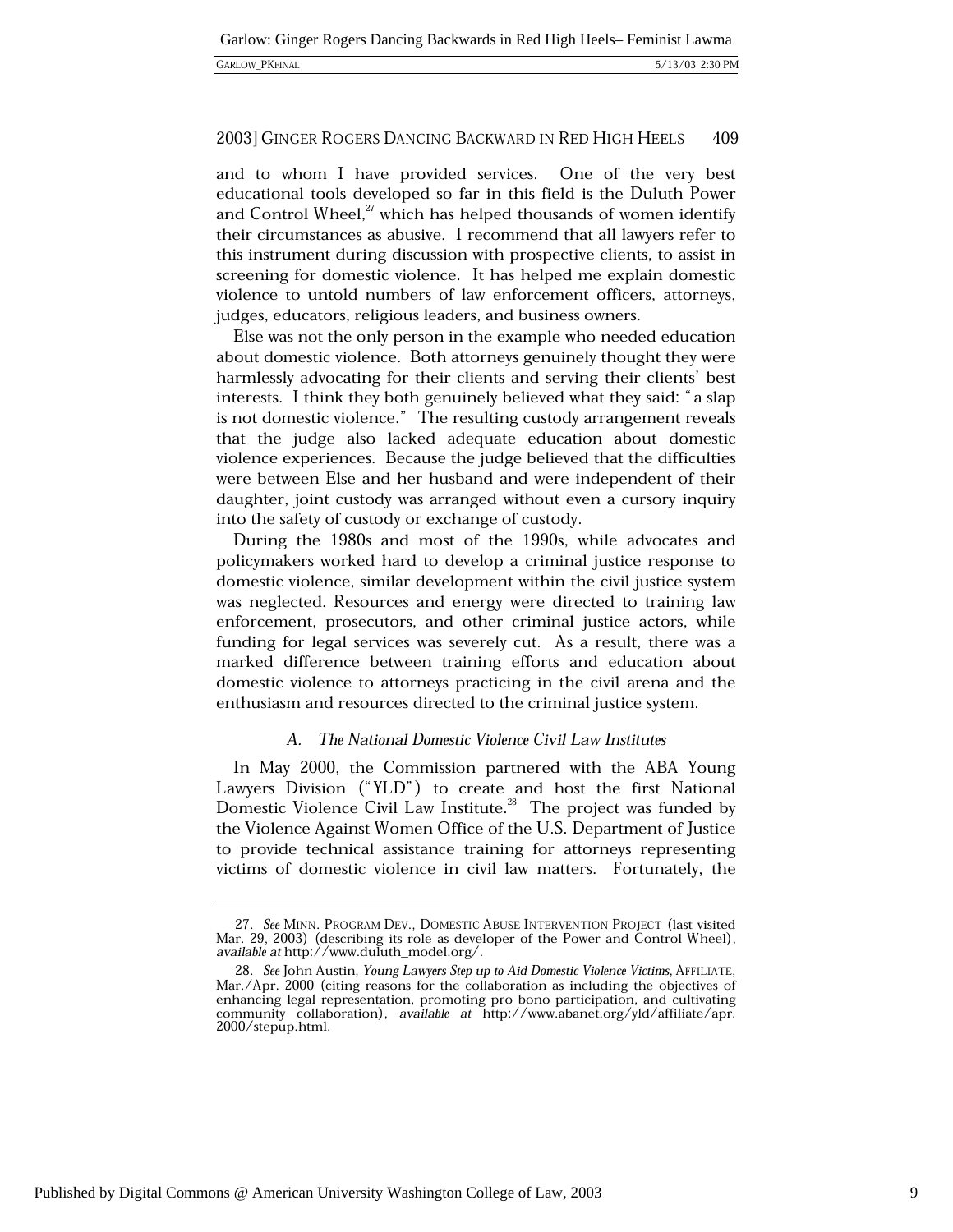awareness of the issue of domestic violence has developed since Else's failed day in court, but there continues to exist a great need to train attorneys about effective screening, safety, and litigation techniques. Since 2000, the Commission has conducted two additional national Domestic Violence Civil Law Institutes and has another scheduled for In conjunction with the Civil Law Institutes, the April 2003. Commission produced a practice guide for handling domestic violence cases.<sup>29</sup> In an effort to educate attorneys, we also began providing audio teleconferences. We are able to reach attorneys from all over the United States with two-hour training opportunities on domestic violence-related civil matters. Some of the country's most adept domestic violence civil attorneys have helped the Commission develop training materials for this continuing legal education and have served their profession as presenters. We are creating a body of training material that is all available on our website to assist attorneys and trainers as they develop statewide and local legal education.

As a result, civil law attorneys are beginning to receive the information they need to function more effectively on behalf of domestic violence victims. Today, Else's attorney would hopefully be able to say "no" to Else's husband's attorney and be willing to take the case to a court hearing, if necessary to ensure Else's protection. He would know better than to put a battered woman in the untenable and dangerous position of working out joint custody with a batterer. He would not advocate to his client that she try to "work it out" and suggest that she was being overly aggressive for accessing legal remedies to provide for her safety. Perhaps Else's attorney would be able to explain to her that domestic violence is more than just physical abuse and that other dynamics in the relationship also indicate that there are power and control issues she must additionally confront. He might refer her to an appropriate support system informed and capable of respectfully supporting battered women.

### **III. EDUCATION AS LAWMAKING**

#### $A_{\cdot}$ The Children's Initiative

No one can dispute the inter-generational effect of domestic violence and we all agree that the training comporting such general knowledge must begin early. Accordingly, the Commission created a

<sup>29.</sup> See generally LISA C. JORDAN & BETTE GARLOW, ABA COMM'N ON DOMESTIC VIOLENCE, THE DOMESTIC VIOLENCE CIVIL LAW MANUAL: PROTECTION ORDERS AND FAMILY LAW CASES (2001).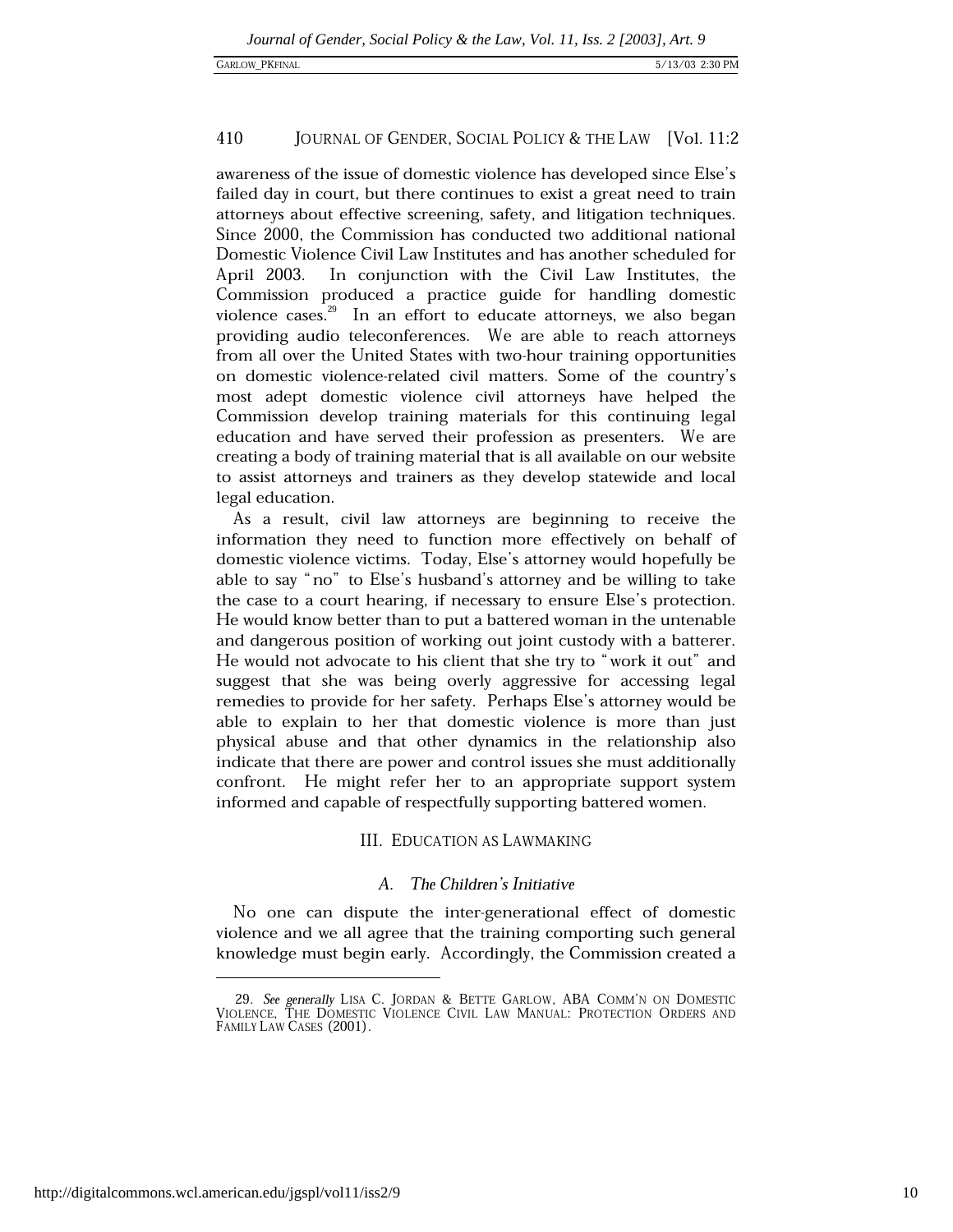#### 2003] GINGER ROGERS DANCING BACKWARD IN RED HIGH HEELS 411

tool to assist professionals providing services to domestic violence victims who are parents of small children.<sup>30</sup> Service providers acknowledge that parents frequently attempt to seek services for domestic violence at a time when their children are of school-age. Consequently, it is routinely the case that domestic violence victims bring their toddlers and babies to meetings with service providers. Small children are quite often traumatized, clinging to their parent and acting out during these meetings. It is unsafe and not advisable to entertain conversations about domestic violence or available options in front of children. Doing so either traumatizes children further or puts them in a position where they know information they may later share with a batterer. Many service providers have equipped playrooms and staff members who assist in looking after the victim's children. The Commission undertook a project to address these issues and created a coloring book, The Bunny Book, for children ages three to six years old. This book holds both educational and therapeutic value and actually goes far toward helping to develop a safety plan with small children in the event that further violence occurs in their presence. The coloring book was packaged in a colorful bag with a furry, stuffed toy and a box of crayons. This was just the first component of the project.

The Commission partnered with the YLD to help distribute the bags to service providers in the communities of four pilot cities. In turn, the YLD was able to reach out to youth in the community to assist them with assembling the bags. The final component of the project was YLD's commitment to conduct continuing legal education training about the impact of domestic violence on children.

Gael Strack, of the progressive San Diego City Attorney's Office, took the project to a local elementary school, where all of the students in second through eighth grade participated in assembling the bags. This provided her the opportunity and the forum to talk with school children about family violence and what to do if it occurs. Ms. Strack reported that every student was completely interested and engaged and had a great time working on the project. The Commission later received a call from a California elementary school in an area where a school shooting had occurred asking to use the coloring book with their younger, elementary-aged students. In San Diego, Ms. Strack, Rachelle Bedke of the YLD, and I provided

<sup>30.</sup> See ABA YOUNG LAWYERS DIVISION 2000-2001, PROGRAM DESCRIPTION (last visited Feb. 15, 2003), available at http://www.abanet.org/yld/midyear/ programdes.html.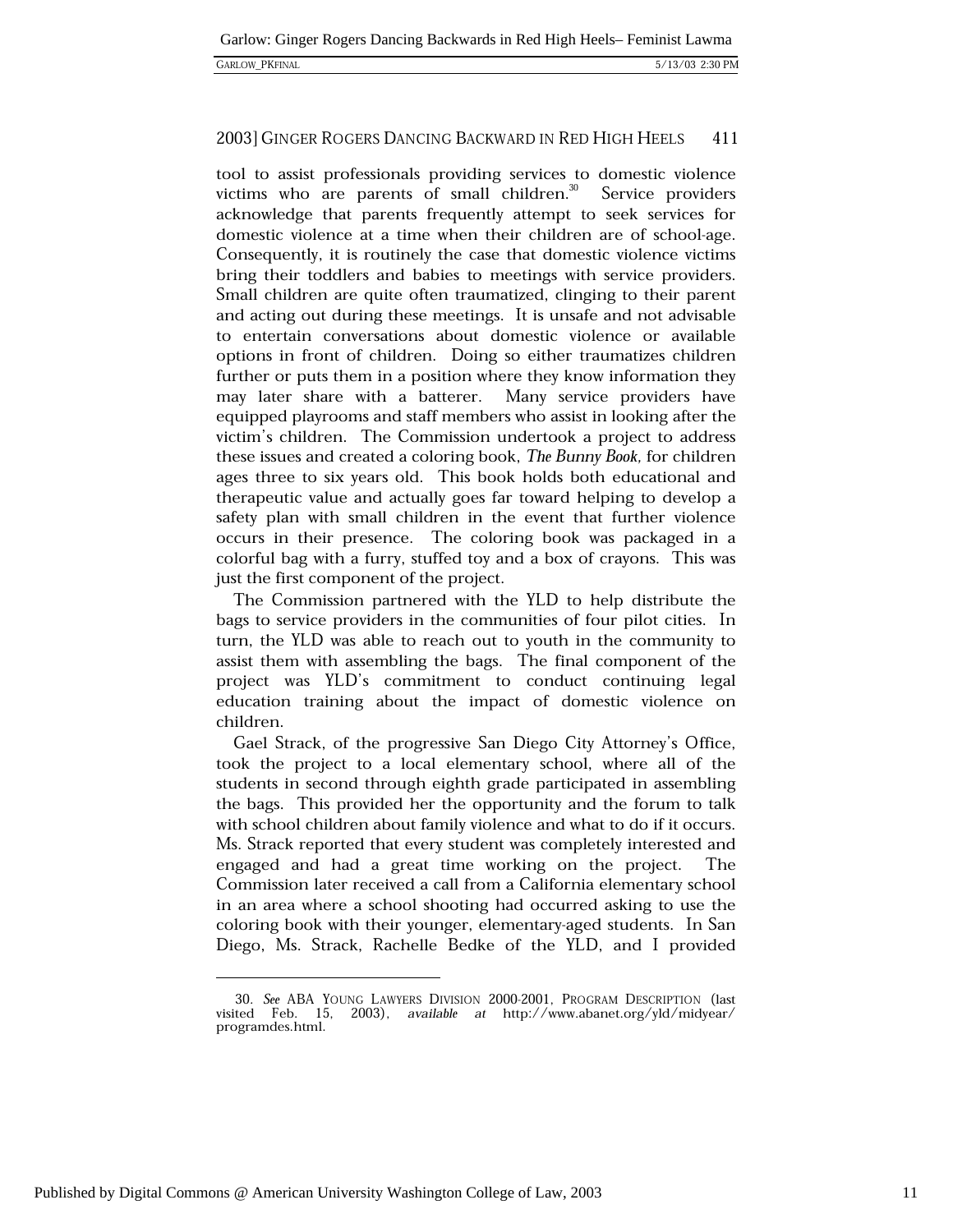workshops at the ABA midyear meeting. Martha Barnett, ABA president at the time, spotlighted the project in her Presidential press conference, in which she talked about the impact of domestic violence on children and the need for all service providers to address issues pertaining to the safety of children. This issue, the coloring book, and the press conference, were all subsequently featured in the ABA Journal.<sup>31</sup> Together, all these factors constituted an effectively implemented effort to encourage attorneys and the public to become aware of the problem and respond to it in communities throughout the United States.

A YLD member from Birmingham, Alabama, David Faulkner, took the lead on the project in his community. Mr. Faulkner rallied the YLD in the community to assist him with developing and implementing legal education. He coordinated assembling and distributing the bags with a Girl Scout Troop and the local domestic violence program. $^{32}$  The Girl Scouts earned a badge for their work on the project, while also learning about domestic violence. They helped distribute the bags to law enforcement, shelters, hospitals and other service providers.<sup>33</sup> The community was so impressed with the project that they subsequently acknowledged a public need for more bags in addition to those originally distributed.<sup>34</sup> With the help of Mr. Faulkner and the local YLD, the Girl Scouts raised money to repeat the project in the fall, during Domestic Violence Awareness Month.<sup>35</sup>

The project exemplifies the ability to promote education about domestic violence using creative and unconventional means. It applies a soft touch to address a hard issue. The Bunny Project, originating from the heart of an association of lawyers, has been one of the delights of my tenure at the ABA. Significantly, the project asked lawyers to become invested in ways that would affect their own

<sup>31.</sup> See James Podgers, One Small Step: Project Aims to Ease the Way for Children in Domestic Violence Cases, 87 A.B.A. J. 89 (2001).

<sup>32.</sup> See ABA COMM'N ON DOMESTIC VIOLENCE, PRO BONO ACTIVITIES (last visited Feb. 15, 2003) (reporting that Birmingham, Alabama, Girl Scout Troop 734 helped distribute 2000 Bunny Bag packets), available at http://www.abanet.org/soc/ probono/domesticviolence.html.

<sup>33.</sup> See id.

<sup>34.</sup> See id. (reporting that after distributing the original 2000 Bunny Bags to service providers throughout Birmingham, the Girl Scouts involved received an additional 1000 bags for distribution).

<sup>35.</sup> Two other projects were conducted with similar enthusiasm and widespread results in Chicago and Boston. The Bunny Book project is ready for replication throughout the United States. Commission members Gael Strack and Sarah Buel have taken the book to numerous communities to share with local providers. The book has also been translated into Spanish and will soon be ready for distribution in this format.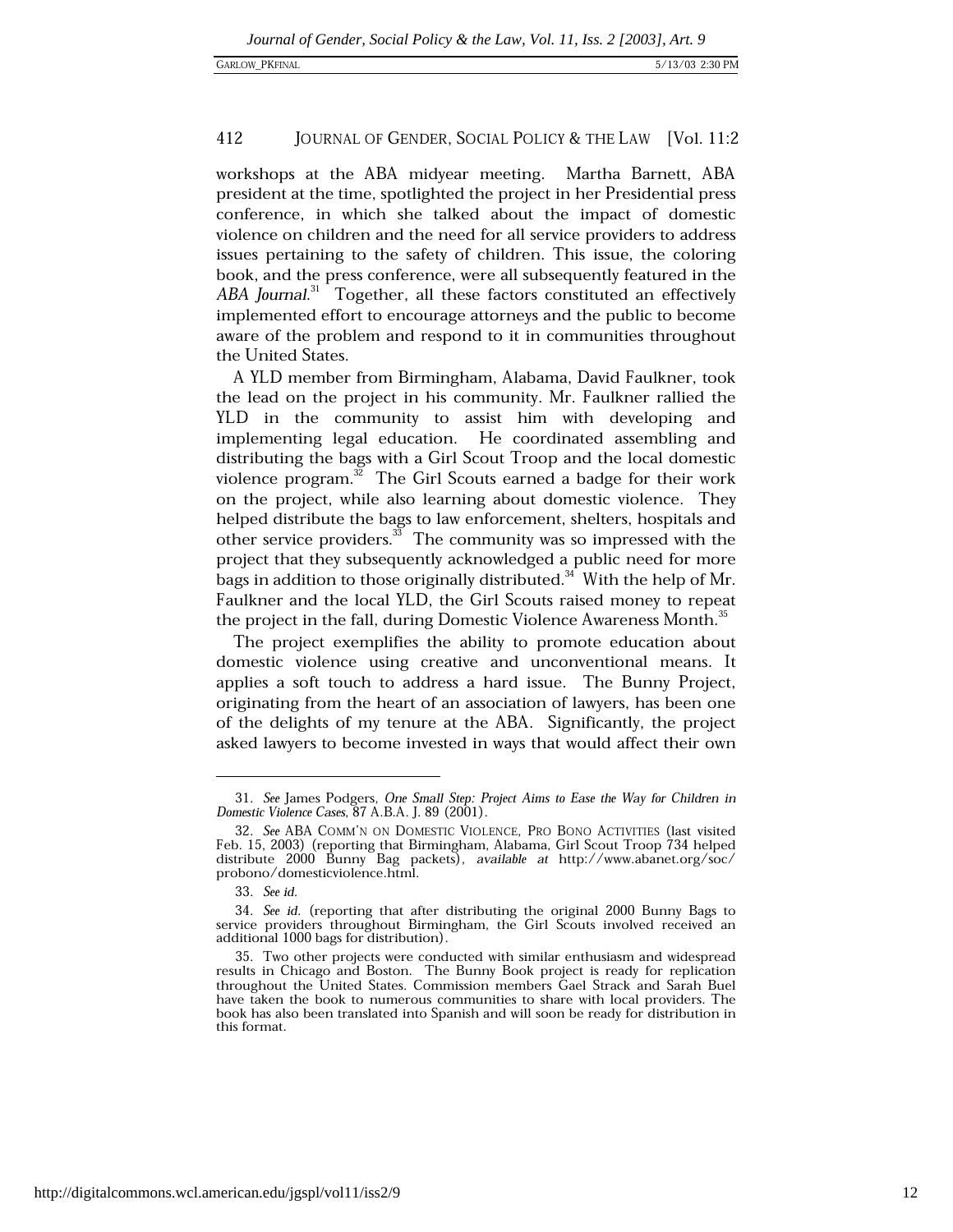future representation of victims of domestic violence, especially those cases involving children.

### B. Integrating Domestic Violence in the Law School Curriculum

The Commission hosted a conference for law school professors in 1996 about integrating domestic violence in the law school curriculum.<sup>36</sup> A select group of professors from across the United States, with a demonstrated interest in teaching domestic violence, participated in the conference. $\frac{3}{10}$  The groups' findings confirmed that the majority of law schools did not inquire into domestic violence issues through course offerings or any other concerted manner.

As a follow-up, the Commission discussed means of encouraging law schools all over the United States to join efforts to integrate the topic of domestic violence into the broad curriculum.<sup>\*</sup> The Commission approached the Violence Against Women Office at the U.S. Department of Justice for funding to implement a project to this effect. The Commission believed that it was absolutely imperative to train a new generation of professionals to effectively address domestic violence within their professional undertakings, whether these students would eventually become lawyers working in private practice, government or policy workers, or even if they were to ultimately pursue business-related careers.<sup>39</sup> It is also critical that this new generation be capable of extending their relevant knowledge to their communities, both through their work and within their own lives. Initially funding three conferences and extending the project for two others, the Violence Against Women Office agreed that such an effort would go far in advancing the collective knowledge of the legal profession about domestic violence.

The Commission began the project by researching schools within

<sup>36.</sup> See DEBORAH GOELMAN & ROBERTA VALENTE, WHEN WILL THEY LEARN? EDUCATING TO END DOMESTIC VIOLENCE, A LAW SCHOOL REPORT (1997) [hereinafter GOELMAN & VALENTE, LAW SCHOOL REPORT (reporting that in 1996, the ABA and the Office for Victims of Crime conducted a two-day meeting with experts in the field of domestic violence to discuss the role of domestic violence seminars and clinics in the future of law schools), available at http://www.ojp.usdoj.gov/ovc/publications/ infares/etedv.etedvpdf.pdf.

<sup>37.</sup> See id. (discussing the involvement of a group of approximately thirty domestic violence professors attending the conference).

<sup>38.</sup> See id. (discussing how law schools that incorporate domestic violence issues into their curriculum will help law students aid in the eradication of domestic violence within the general community).

<sup>39.</sup> See id. ("Incorporating domestic violence legal issues into law school curricula may help produce future lawyers who have a better understanding of domestic violence and its legal implications.").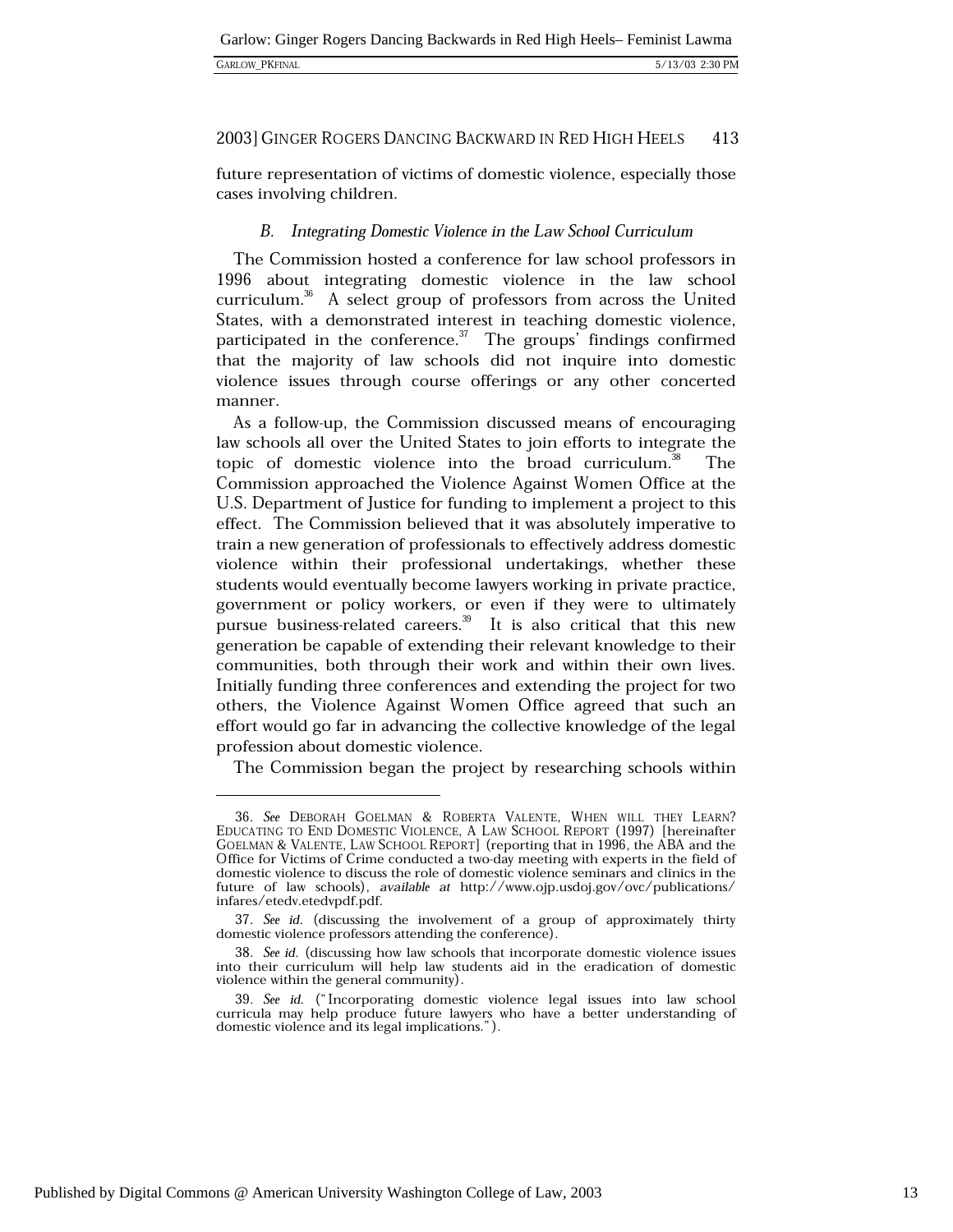specific geographic areas for indications of interest, including existing clinics, classes, or professors who were interested in advancing domestic violence education and activity within the scope of the overall law school curriculum.<sup>40</sup> In the course of implementing five regional conferences, teams from nearly seventy law schools assembled to talk about curricula development. They shared syllabi, teaching notes, information about difficulties inherent in creating new clinics and maintaining them once established, and ideas for integrating the subject of domestic violence in substantive law classes such as Property, Contracts, Family Law, Evidence, Torts, Civil and Criminal Procedure and Constitution law.<sup>41</sup>

A consistent theme interwoven throughout the five conferences was the considerable impact on the lives of domestic violence victims fortunate enough to secure the services of an attorney who possesses an understanding of the complexities underlying domestic violence. These complexities include battered women's decisions to remain with abusers rather than risk being homeless and depriving their children of shelter and confronting their lack of an autonomous economic foundation capable of providing basic living necessities.<sup>42</sup> Other complexities include fitting the circumstances of battered women within the construct of existing legal theory, as in the case of justifiable use of force and the imminency requirement of selfdefense as they apply to women who have been battered. Dialogue about these issues is a great opportunity to discuss the intersection of theory and practice.<sup>43</sup>

As a result of these and other conferences,<sup>44</sup> activity in law schools

43. Professor Elizabeth Schneider, from the Brooklyn School of Law and Professor Sarah Buel, from the University of Texas School of Law, provided endless support and energy for all of these conferences. Their participation enriched the scope and depth of discussion that resulted at all five events. The Commission on Domestic Violence owes them both a debt of gratitude for their endless support to this project.

44. Professor Isabel Medina coordinated a wonderful conference on integrating domestic violence into law schools in October 2000 that resulted in a symposium edition of the Loyola Law Review. Her publication on the conference is a wonderful resource. See generally Isabel Medina, Symposium on the Integrating Responses to Domestic Violence, 47 LOY. L. REV. 1 (2001). Robin Hassler Thompson, Former Director of the Florida Governor's Task Force on Domestic Violence and current Commission member, coordinated a conference on integrating domestic violence in the law

<sup>40.</sup> See id.

<sup>41.</sup> See id. (discussing how domestic violence issues are unaddressed in law school courses and arguing that students would benefit if such issues were incorporated within core curriculum courses).

<sup>42.</sup> Attorneys have traditionally expressed frustration that battered women too frequently return to abusers. Educating attorneys, or in this case, attorneys-to-be, about this fundamental issue helps introduce the concept of client-centered representation and provokes a discussion about the attorneys' (or students') own personal biases as well as the biases that operate in our system of justice.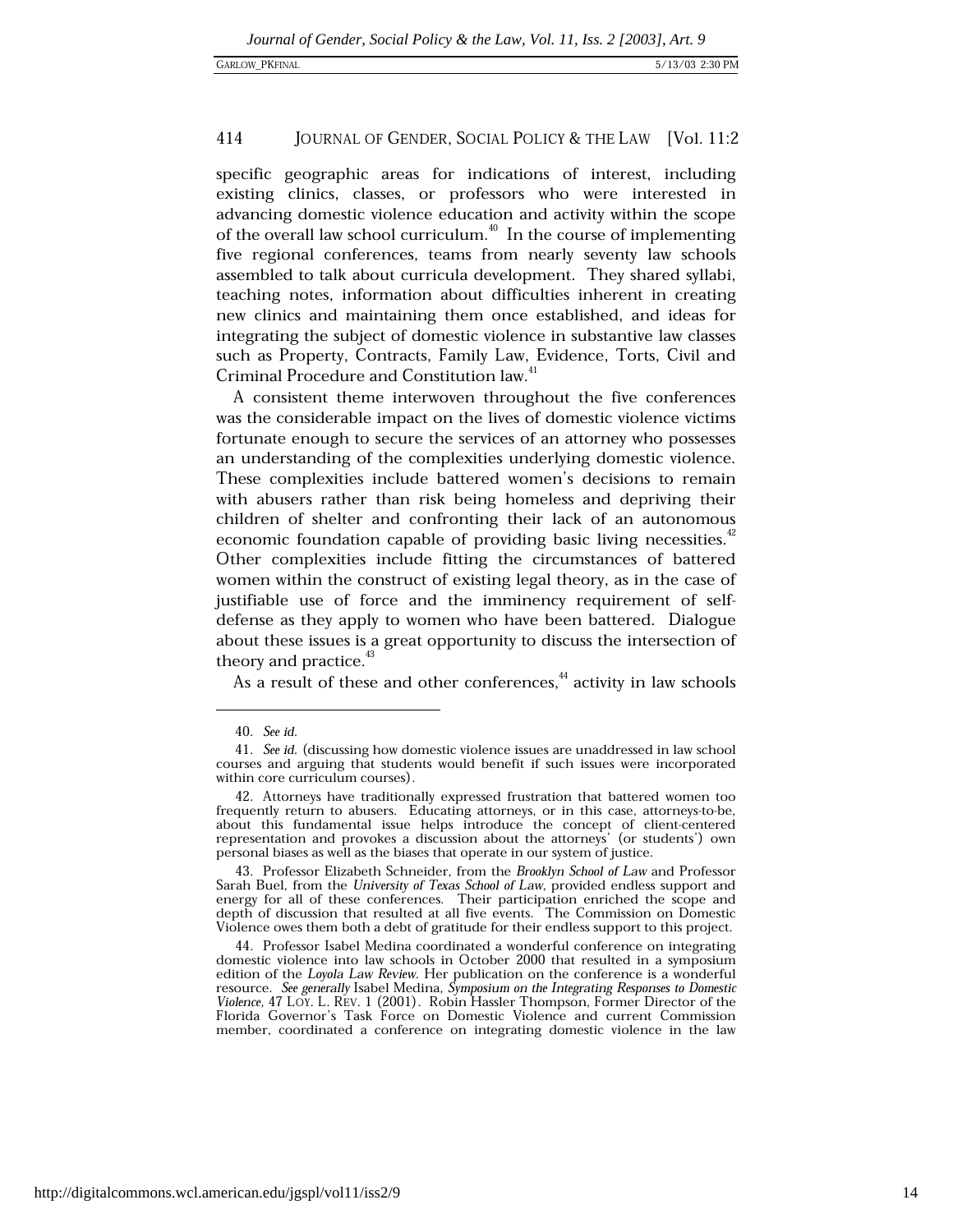| <b>GARLOW PKFINAL</b> |
|-----------------------|
|-----------------------|

domestic violence education has exponentially concerning increased.<sup>45</sup> The Commission will publish its project report, Teach Your Students Well,<sup>46</sup> in spring 2003 to include examples of creative and wonderful efforts in law schools all over the United States. It will also offer sample syllabi, teaching notes contributed by generous professors, and models of clinics.

One of the most invigorating aspects of the conferences was the enthusiasm and commitment demonstrated by the students who attended. Students have been the impetus for motivating schools to join this movement on numerous occasions.<sup>47</sup> Students helped Professor Medina open the conference with their statements about the importance of learning about domestic violence in their educational endeavors. Students at Tulane Law School in New Orleans heard about Medina's conference at Loyola and attended. Subsequent to their experience, they approached their Dean with their commitment to seeing that courses and training would be offered at Tulane. They also approached the Commission's Chair, Judy Perry Martinez, an active member of the New Orleans Bar and a key speaker at the Loyola conference, to help advocate their point. As a result of this impetus, Tulane hired a professor to teach a domestic violence course in the summer of 2002 and opened a clinic that September.<sup>48</sup> Student involvement was an instrumental and high-impact aspect of the conferences. For me, it provided hope that we really are motivating a new generation of lawyers committed and eager to pursue this work and go forward.<sup>49</sup>

### CONCLUSION

Some observers believe that the Commission's work constitutes social justice work; they do not consider whether it is feminist lawmaking integrated into the overall work of the feminist

school curriculum that occurred in September 1997. Thompson's template served as a model that was modified for the five Commission conferences from 1999 through 2002.

<sup>45.</sup> See Cynthia L. Cooper, Defending Their Lives, STUDENT LAWYER (Dec. 2002) (noting that three conferences hosted by the Commission between 1999 and 2001) have involved the participation of fifty law schools).

<sup>46.</sup> ABA COMM'N ON DOMESTIC VIOLENCE, TEACH YOUR STUDENTS WELL (forthcoming 2003).

<sup>47.</sup> See id. (reporting that forty law schools now have clinical programs addressing domestic violence issues).

<sup>48.</sup> See id. (reporting on the opening of the Tulane Law School Clinic on Domestic Violence).

<sup>49.</sup> Or likely, they were motivating us. Either way, it was a rewarding and encouraging dynamic